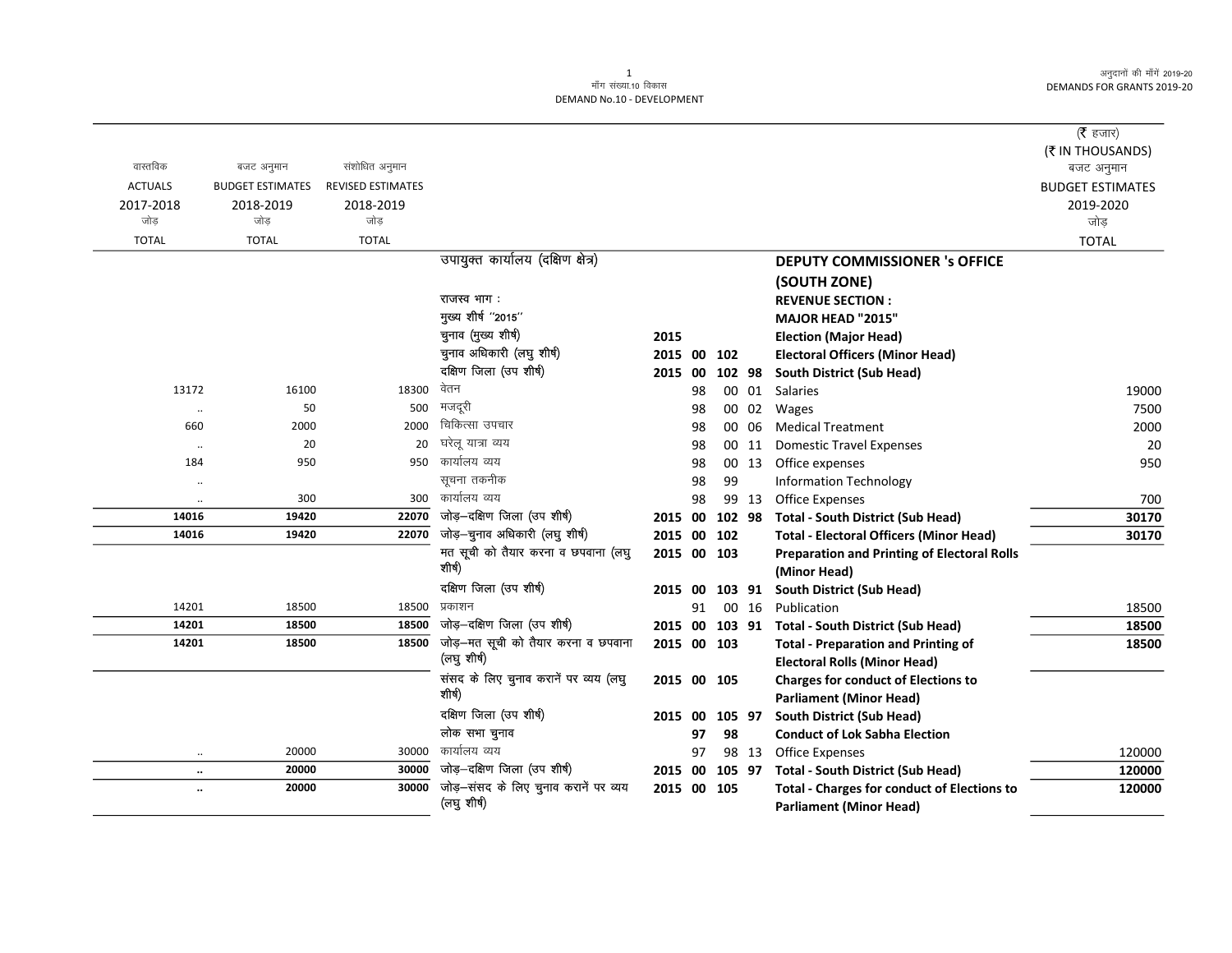|                |                               |                          |                                                      |                |    |        |       |                                                                | ( <b>रै</b> हजार)       |
|----------------|-------------------------------|--------------------------|------------------------------------------------------|----------------|----|--------|-------|----------------------------------------------------------------|-------------------------|
|                |                               |                          |                                                      |                |    |        |       |                                                                | (₹ IN THOUSANDS)        |
| वास्तविक       | बजट अनुमान                    | संशोधित अनुमान           |                                                      |                |    |        |       |                                                                | बजट अनुमान              |
| <b>ACTUALS</b> | <b>BUDGET ESTIMATES</b>       | <b>REVISED ESTIMATES</b> |                                                      |                |    |        |       |                                                                | <b>BUDGET ESTIMATES</b> |
| 2017-2018      | 2018-2019                     | 2018-2019                |                                                      |                |    |        |       |                                                                | 2019-2020               |
| जोड़           | जोड                           | जोड                      |                                                      |                |    |        |       |                                                                | जोड                     |
| <b>TOTAL</b>   | <b>TOTAL</b>                  | <b>TOTAL</b>             |                                                      |                |    |        |       |                                                                | <b>TOTAL</b>            |
|                |                               |                          | चुनाव करानें पर व्यय (लघु शीर्ष)                     | 2015 00 106    |    |        |       | <b>Charges for conduct of Election (Minor</b><br>Head)         |                         |
|                |                               |                          | दक्षिण जिला (उप शीर्ष)                               | 2015 00        |    | 106 92 |       | <b>South District (Sub Head)</b>                               |                         |
|                |                               |                          | चुनावों पर व्यय                                      |                | 92 | 98     |       | <b>Expenses on Election</b>                                    |                         |
|                | 15000<br>$\ddotsc$            | 300                      | कार्यालय व्यय                                        |                | 92 |        | 98 13 | <b>Office Expenses</b>                                         | 80000                   |
|                | 15000<br>$\ddot{\phantom{a}}$ | 300                      | जोड़-दक्षिण जिला (उप शीर्ष)                          |                |    |        |       | 2015 00 106 92 Total - South District (Sub Head)               | 80000                   |
|                | 15000<br>                     | 300                      | जोड़-चुनाव करानें पर व्यय (लघु शीर्ष)                | 2015 00 106    |    |        |       | <b>Total - Charges for conduct of Election</b><br>(Minor Head) | 80000                   |
|                |                               |                          | मतदाताओं को पहचान पत्र जारी करना<br>(लघु शीर्ष)      | 2015 00 108    |    |        |       | <b>Issue of Identity Cards to voters (Minor</b><br>Head)       |                         |
|                |                               |                          | दक्षिण जिला (उप शीर्ष)                               | 2015 00        |    | 108 95 |       | <b>South District (Sub Head)</b>                               |                         |
| 2849           | 7000                          | 6000                     | कार्यालय व्यय                                        |                | 95 |        | 00 13 | <b>Office Expenses</b>                                         | 7000                    |
|                | 500                           | 500                      | अन्य प्रभार                                          |                | 95 |        | 00 50 | Other Charges                                                  | 500                     |
| 2849           | 7500                          | 6500                     | जोड़-दक्षिण जिला (उप शीर्ष)                          | 2015 00 108 95 |    |        |       | <b>Total - South District (Sub Head)</b>                       | 7500                    |
| 2849           | 7500                          | 6500                     | जोड़–मतदाताओं को पहचान पत्र जारी<br>करना (लघु शीर्ष) | 2015 00 108    |    |        |       | Total - Issue of Identity Cards to voters<br>(Minor Head)      | 7500                    |
| 31066          | 80420                         | 77370                    | जोड़-मुख्य शीर्ष "2015"                              | 2015           |    |        |       | <b>TOTAL - MAJOR HEAD"2015"</b>                                | 256170                  |
|                |                               |                          | मुख्य शीर्ष "2029"                                   |                |    |        |       | <b>MAJOR HEAD "2029"</b>                                       |                         |
|                |                               |                          | भूमि राजस्व (मुख्य शीर्ष)                            | 2029           |    |        |       | <b>Land Revenue (Major Head)</b>                               |                         |
|                |                               |                          | भूमि अभिलेख (लघु शीर्ष)                              | 2029 00 103    |    |        |       | <b>Land Records (Minor Head)</b>                               |                         |
|                |                               |                          | दक्षिणी क्षेत्र (उप शीर्ष)                           | 2029 00        |    | 103 95 |       | South Zone (Sub Head)                                          |                         |
| 4496           | 5200                          | 4565                     | वेतन                                                 |                | 95 |        | 00 01 | <b>Salaries</b>                                                | 4300                    |
| 193            | 300                           | 300                      | चिकित्सा उपचार                                       |                | 95 |        | 00 06 | <b>Medical Treatment</b>                                       | 300                     |
| 4689           | 5500                          | 4865                     | जोड़-दक्षिणी क्षेत्र (उप शीर्ष)                      | 2029 00 103 95 |    |        |       | <b>Total - South Zone (Sub Head)</b>                           | 4600                    |
| 4689           | 5500                          | 4865                     | जोड़-भूमि अभिलेख (लघु शीर्ष)                         | 2029 00 103    |    |        |       | <b>Total - Land Records (Minor Head)</b>                       | 4600                    |
|                |                               |                          | सरकारी संपदा का प्रबंधन (लघु शीर्ष)                  | 2029 00 104    |    |        |       | <b>Management of Govt. Estate (Minor Head)</b>                 |                         |
|                |                               |                          | दक्षिणी क्षेत्र (उप शीर्ष)                           |                |    |        |       | 2029 00 104 97 South Zone (Sub Head)                           |                         |
| 244            | 668                           |                          | वेतन                                                 |                | 97 |        |       | 00 01 Salaries                                                 |                         |
| 17             | 100                           | 100                      | चिकित्सा उपचार                                       |                | 97 |        | 00 06 | <b>Medical Treatment</b>                                       | 100                     |
| 261            | 768                           | 100                      | जोड़-दक्षिणी क्षेत्र (उप शीर्ष)                      |                |    |        |       | 2029 00 104 97 Total - South Zone (Sub Head)                   | 100                     |
|                |                               |                          |                                                      |                |    |        |       |                                                                |                         |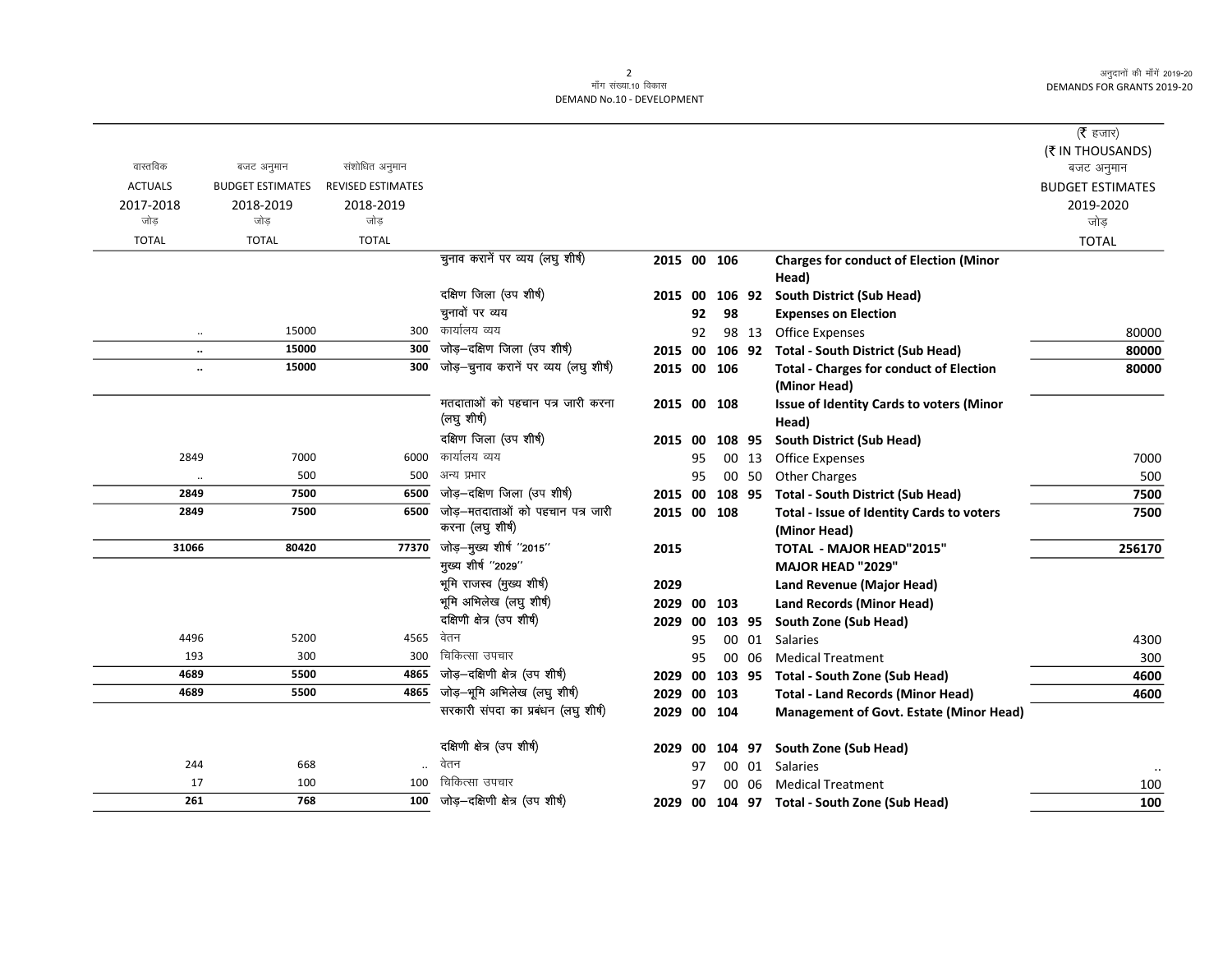|                |                         |                          |                                              |             |    |        |        |                                                   | ( $\bar{\tau}$ हजार)           |
|----------------|-------------------------|--------------------------|----------------------------------------------|-------------|----|--------|--------|---------------------------------------------------|--------------------------------|
| वास्तविक       | बजट अनुमान              | संशोधित अनुमान           |                                              |             |    |        |        |                                                   | (₹ IN THOUSANDS)<br>बजट अनुमान |
| <b>ACTUALS</b> | <b>BUDGET ESTIMATES</b> | <b>REVISED ESTIMATES</b> |                                              |             |    |        |        |                                                   | <b>BUDGET ESTIMATES</b>        |
| 2017-2018      | 2018-2019               | 2018-2019                |                                              |             |    |        |        |                                                   | 2019-2020                      |
| जोड            | जोड                     | जोड                      |                                              |             |    |        |        |                                                   | जोड़                           |
| <b>TOTAL</b>   | <b>TOTAL</b>            | <b>TOTAL</b>             |                                              |             |    |        |        |                                                   | <b>TOTAL</b>                   |
| 261            | 768                     |                          | 100 जोड़-सरकारी संपदा का प्रबंधन (लघु शीर्ष) | 2029 00 104 |    |        |        | <b>Total - Management of Govt. Estate</b>         | 100                            |
|                |                         |                          |                                              |             |    |        |        | (Minor Head)                                      |                                |
| 4950           | 6268                    | 4965                     | जोड़-मुख्य शीर्ष "2029"                      | 2029        |    |        |        | TOTAL - MAJOR HEAD"2029"                          | 4700                           |
|                |                         |                          | मुख्य शीर्ष "2030"                           |             |    |        |        | <b>MAJOR HEAD "2030"</b>                          |                                |
|                |                         |                          | स्टांप और पंजीकरण (मुख्य शीर्ष)              | 2030        |    |        |        | <b>Stamps &amp; Registration (Major Head)</b>     |                                |
|                |                         |                          | पंजीकरण (उप मुख्य शीर्ष)                     | 2030 03     |    |        |        | <b>Registration (Sub Major Head)</b>              |                                |
|                |                         |                          | निर्देशन और प्रशासन (लघु शीर्ष)              | 2030 03 001 |    |        |        | Direction & Admn. (Minor Head)                    |                                |
|                |                         |                          | दक्षिणी क्षेत्र (उप शीर्ष)                   | 2030 03     |    | 001 91 |        | <b>South Zone (Sub Head)</b>                      |                                |
| 1087           | 1290                    | 1272                     | वेतन                                         |             | 91 |        | 00 01  | Salaries                                          | 1400                           |
| 94             | 100                     | 100                      | चिकित्सा उपचार                               |             | 91 |        | 00 06  | <b>Medical Treatment</b>                          | 100                            |
| 1181           | 1390                    | 1372                     | जोड़-दक्षिणी क्षेत्र (उप शीर्ष)              | 2030 03     |    |        |        | 001 91 Total - South Zone (Sub Head)              | 1500                           |
| 1181           | 1390                    | 1372                     | जोड़-निर्देशन और प्रशासन (लघु शीर्ष)         | 2030 03 001 |    |        |        | <b>Total - Direction &amp; Admn. (Minor Head)</b> | 1500                           |
| 1181           | 1390                    | 1372                     | जोड़—पंजीकरण (उप मुख्य शीर्ष)                | 2030 03     |    |        |        | <b>Total - Registration (Sub Major Head)</b>      | 1500                           |
| 1181           | 1390                    | 1372                     | जोड़-मुख्य शीर्ष "2030"                      | 2030        |    |        |        | <b>TOTAL - MAJOR HEAD"2030"</b>                   | 1500                           |
|                |                         |                          | मुख्य शीर्ष "2053"                           |             |    |        |        | MAJOR HEAD "2053"                                 |                                |
|                |                         |                          | जिला प्रशासन (मुख्य शीर्ष)                   | 2053        |    |        |        | <b>District Administration (Major Head)</b>       |                                |
|                |                         |                          | जिला स्थापना (लघु शीर्ष)                     | 2053 00 093 |    |        |        | <b>District Estt. (Minor Head)</b>                |                                |
|                |                         |                          | दक्षिणी क्षेत्र (उप शीर्ष)                   | 2053 00     |    |        | 093 92 | South Zone (Sub Head)                             |                                |
| 37836          | 41680                   | 42165                    | वेतन                                         |             | 92 |        | 00 01  | Salaries                                          | 40000                          |
| $\cdot\cdot$   | 2000                    | 1856                     | मजदूरी                                       |             | 92 |        | 00 02  | Wages                                             | 21000                          |
| 28             | 75                      | 40                       | समयोपरि भत्ता                                |             | 92 |        | 00 03  | O.T.A.                                            | 60                             |
| 1359           | 1000                    | 1800                     | चिकित्सा उपचार                               |             | 92 |        | 00 06  | <b>Medical Treatment</b>                          | 1200                           |
| 204            | 150                     | 550                      | घरेलू यात्रा व्यय                            |             | 92 |        | 00 11  | <b>Domestic Travel Expenses</b>                   | 150                            |
| 26180          | 31308                   | 36374                    | कार्यालय व्यय                                |             | 92 |        | 00 13  | <b>Office Expenses</b>                            | 19830                          |
| $\cdot\cdot$   |                         |                          | सूचना तकनीक                                  |             | 92 | 99     |        | <b>Information Technology</b>                     |                                |
| $\cdot\cdot$   | 2500                    | 2500                     | कार्यालय व्यय                                |             | 92 |        | 99 13  | <b>Office Expenses</b>                            | 2500                           |
| 65607          | 78713                   |                          | 85285 जोड़-दक्षिणी क्षेत्र (उप शीर्ष)        | 2053 00     |    | 093 92 |        | <b>Total - South Zone (Sub Head)</b>              | 84740                          |
| 65607          | 78713                   |                          | 85285 जोड़-जिला स्थापना (लघु शीर्ष)          | 2053 00     |    | 093    |        | <b>Total - District Estt. (Minor Head)</b>        | 84740                          |
|                |                         |                          | अन्य स्थापना (लघु शीर्ष)                     | 2053 00     |    | 094    |        | <b>Other Estt. (Minor Head)</b>                   |                                |
|                |                         |                          | उपक्षेत्रिय कार्यालय (उप शीर्ष)              | 2053 00     |    | 094 99 |        | <b>Sub-Divisional Estt. (Sub Head)</b>            |                                |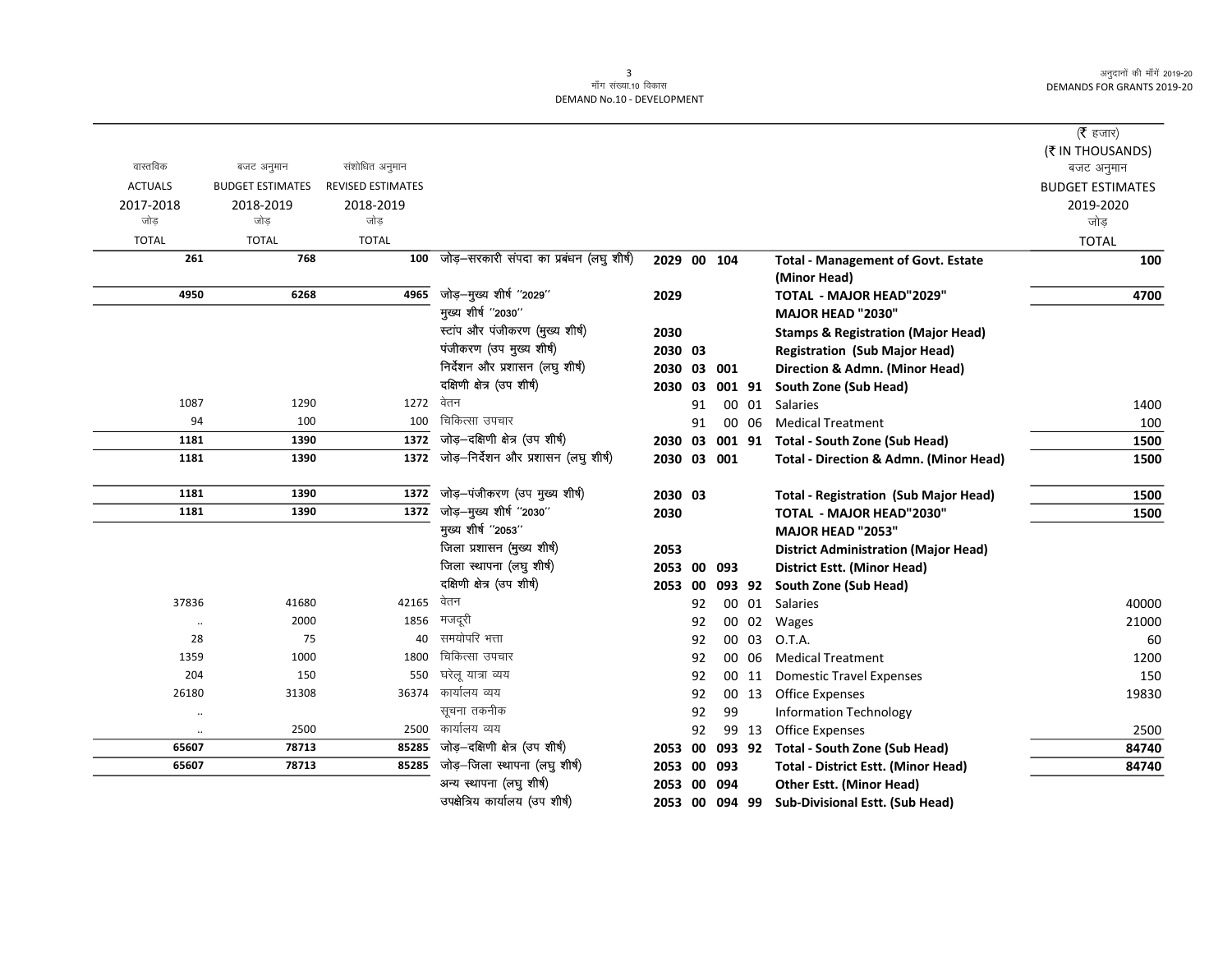$\overline{\phantom{0}}$ 

|                |                         |                          |                                          |                |    |                |       |                                                   | ( $\bar{\tau}$ हजार)<br>(₹ IN THOUSANDS) |
|----------------|-------------------------|--------------------------|------------------------------------------|----------------|----|----------------|-------|---------------------------------------------------|------------------------------------------|
| वास्तविक       | बजट अनुमान              | संशोधित अनुमान           |                                          |                |    |                |       |                                                   | बजट अनुमान                               |
| <b>ACTUALS</b> | <b>BUDGET ESTIMATES</b> | <b>REVISED ESTIMATES</b> |                                          |                |    |                |       |                                                   | <b>BUDGET ESTIMATES</b>                  |
| 2017-2018      | 2018-2019               | 2018-2019                |                                          |                |    |                |       |                                                   | 2019-2020                                |
| जोड़           | जोड                     | जोड                      |                                          |                |    |                |       |                                                   | जोड़                                     |
| <b>TOTAL</b>   | <b>TOTAL</b>            | <b>TOTAL</b>             |                                          |                |    |                |       |                                                   | <b>TOTAL</b>                             |
|                |                         |                          | दक्षिणी क्षेत्र                          |                | 99 | 96             |       | <b>South Zone</b>                                 |                                          |
| 529            | 621                     | 616                      | वेतन                                     |                | 99 |                | 96 01 | Salaries                                          | 637                                      |
| 9              | 100                     | 100                      | चिकित्सा उपचार                           |                | 99 |                | 96 06 | <b>Medical Treatment</b>                          | 100                                      |
| 538            | 721                     | 716                      | जोड़-उपक्षेत्रिय कार्यालय (उप शीर्ष)     | 2053 00        |    |                |       | 094 99 Total - Sub-Divisional Estt. (Sub Head)    | 737                                      |
|                |                         |                          | भूमि अधिग्रहण कार्यालय (उप शीर्ष)        | 2053 00        |    |                |       | 094 91 Land Acquisition Estt (Sub Head)           |                                          |
|                |                         |                          | दक्षिणी क्षेत्र                          |                | 91 | 98             |       | South Zone                                        |                                          |
| 13181          | 13988                   | 17442                    | वेतन                                     |                | 91 |                | 98 01 | Salaries                                          | 17803                                    |
| 291            | 300                     | 500                      | चिकित्सा उपचार                           |                | 91 |                | 98 06 | <b>Medical Treatment</b>                          | 400                                      |
| $\ddotsc$      | 200                     | 50                       | विज्ञापन तथा प्रचार                      |                | 91 |                | 98 26 | Advertisement & Publicity                         | 200                                      |
| 125            | 1100                    | 300                      | व्यावसायिक सेवाऐं                        |                | 91 |                | 98 28 | <b>Professional Services</b>                      | 350                                      |
|                |                         |                          | सूचना तकनीक                              |                | 91 | 99             |       | <b>Information Technology</b>                     |                                          |
|                | 500                     | 500                      | कार्यालय व्यय                            |                | 91 |                | 99 13 | <b>Office Expenses</b>                            | 500                                      |
| 13597          | 16088                   | 18792                    | जोड़-भूमि अधिग्रहण कार्यालय (उप शीर्ष)   | 2053 00        |    |                |       | 094 91 Total - Land Acquisition Estt (Sub Head)   | 19253                                    |
| 14135          | 16809                   | 19508                    | जोड़-अन्य स्थापना (लघु शीर्ष)            | 2053 00 094    |    |                |       | <b>Total- Other Estt. (Minor Head)</b>            | 19990                                    |
|                |                         |                          | अन्य व्यय (लघु शीर्ष)                    | 2053 00 800    |    |                |       | <b>Other Expenditure (Minor Head)</b>             |                                          |
|                |                         |                          | जिला शहरी विकास ऐजेंसी को अनुदान (डी.    | 2053 00 800 74 |    |                |       | <b>Grants to District Urban Development</b>       |                                          |
|                |                         |                          | यूडी.ए.) दक्षिणी जिला (उप शीर्ष)         |                |    |                |       | Agency (DUDA) District South (Sub Head)           |                                          |
| $\cdot\cdot$   | 1300                    |                          | सहायता अनुदान–सामान्य                    |                | 74 |                | 00 31 | Grants-in-aid-General                             |                                          |
| $\ddotsc$      | 1300                    |                          | जोड़—जिला शहरी विकास ऐजेंसी को           |                |    | 2053 00 800 74 |       | <b>Total: Grants to District Urban</b>            |                                          |
|                |                         |                          | अनुदान (डी.यू.डी.ए.) दक्षिणी जिला (उप    |                |    |                |       | <b>Development Agency (DUDA) District</b>         |                                          |
|                |                         |                          | शीर्ष)                                   |                |    |                |       | South (Sub Head)                                  |                                          |
| $\ddotsc$      | 1300                    |                          | जोड़-अन्य व्यय (लघु शीर्ष)               | 2053 00 800    |    |                |       | <b>Total - Other Expenditure (Minor Head)</b>     |                                          |
| 79742          | 96822                   | 104793                   | -<br>जोड़—मुख्य शीर्ष "2053"             | 2053           |    |                |       | <b>TOTAL - MAJOR HEAD"2053"</b>                   | 104730                                   |
|                |                         |                          | मुख्य शीर्ष "2235"                       |                |    |                |       | <b>MAJOR HEAD "2235"</b>                          |                                          |
|                |                         |                          | सामाजिक सुरक्षा एवं कल्याण (मुख्य शीर्ष) | 2235           |    |                |       | <b>Social Security &amp; Welfare (Major Head)</b> |                                          |
|                |                         |                          | पुर्नवास (उप मुख्य शीर्ष)                | 2235 01        |    |                |       | <b>Rehabilitation (Sub Major Head)</b>            |                                          |
|                |                         |                          | अन्य राहत उपाय (लघु शीर्ष)               | 2235 01 200    |    |                |       | <b>Other Relief Measures (Minor Head)</b>         |                                          |
|                |                         |                          | दक्षिणी क्षेत्र (उप शीर्ष)               |                |    | 2235 01 200 91 |       | <b>South Zone (Sub Head)</b>                      |                                          |